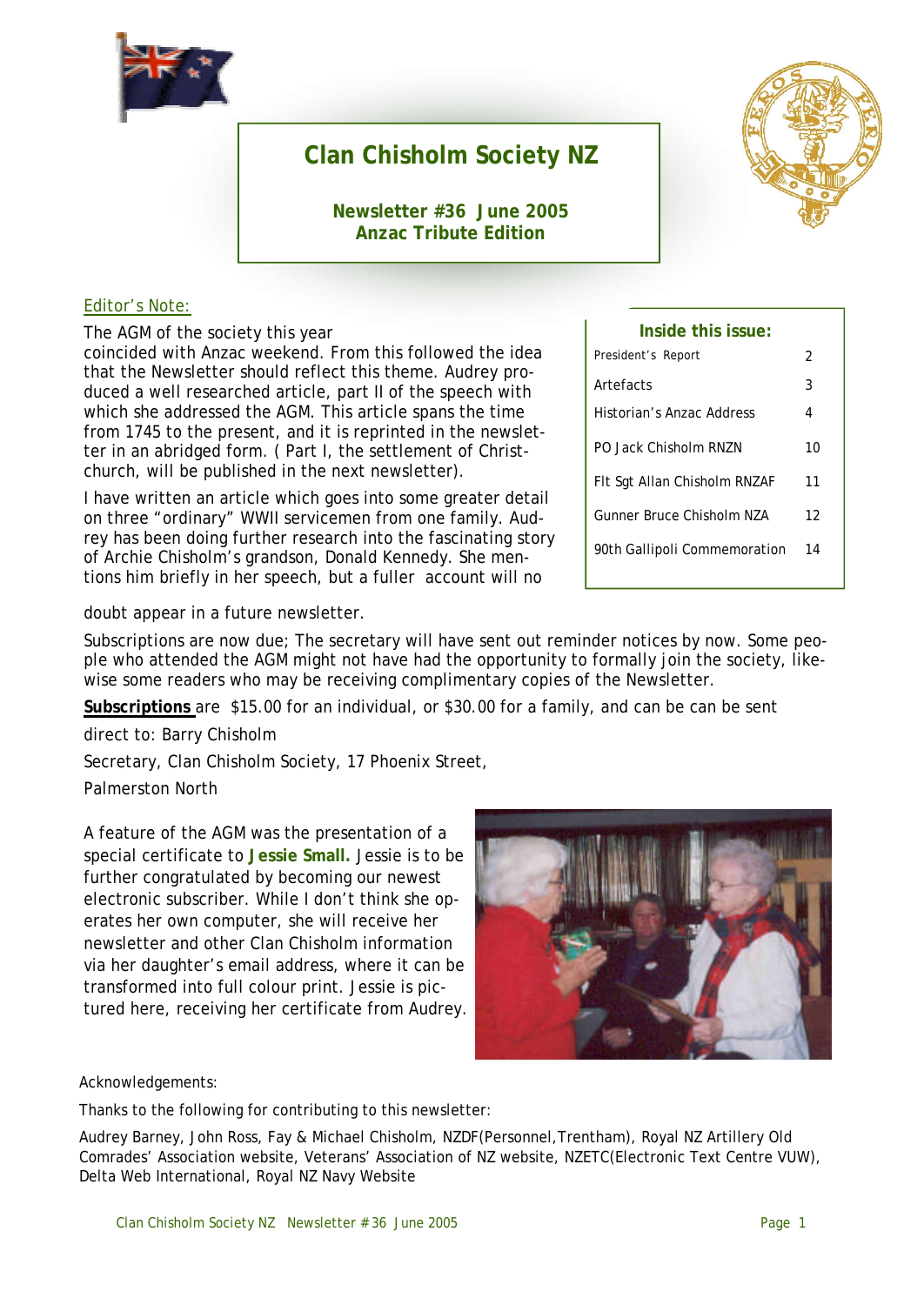#### CLAN CHISHOLM Society of New Zealand - **Presidents Report**

The occasion of the AGM, held on 23 April 2005 at the Manchester Unity Lodge Hall, in Upper Riccarton in Christchurch, proved very enjoyable, with the agreeableness of the venue, the congenialness of the company, the liveliness of Audrey Barney's talk as clan historian, and, in the afternoon, a visit to Rhonda and Matthew O'Donoghue's home to view their beautiful stained glass window featuring the Chisholm and O'Donoghue crests. In the evening, quite a few of us went out to dinner, at the Riccarton Buffet and Bar. Everything was admirably well-organised by Rhonda Hansen and Lorna Ryder.

As we had hoped for, there was a particularly good attendance of South Island people, and especially of Christchurch people, including Jessie Small and her brother Dan Chisholm, and, for the morning's socialising and other events, whole families.

In the AGM itself, the existing officers and committee were re-elected. All the same, Audrey very much needs someone to come in as Assistant Historian, who has good computer skills, to relieve her of some of the workload. And maybe in a year or three, this person, or someone else, could start taking over from Audrey as clan historian and genealogist. The development of an international conflated Chisholm Genealogy Database, masterminded by Jimmy Fitz-Gerald in the United States, requires some liaison with him. Fortunately, Audrey's own database has been successfully incorporated into this larger one.

In my own report I paid tribute to the past contributions by Fay and Douglas Chisholm, for launching the Clan Chisholm Society of New Zealand and keeping it going over the past eleven years, with Douglas's role more recently taken over by Michael, Fay's husband. Fay remains our Clan Council delegate; and Fay and Michael have gallantly taken on the roles of coordinators for the Clan's artefacts database.(see next page)

Helen Chisholm Black helped to launch the "Chisholm Chronicles" project, aimed at producing an international book covering interesting Chisholm stories, but she has since had to resign as project editor because of other commitments. So far, no keen person has yet come forward to take on this key role. Still, we invite you to write up interesting, lively stories about people from your own families, if possible with accompanying photos, and send them in to me, as local editor.

The major local event of the past year has been the launch of Audrey's latest book, *Chisholm Cameos:*  Joseph Wilson Chisholm's Yorkshire Ancestors and New Zealand Descendants. This took place in the context of a function at the Kingsgate Hotel in Wellington on Saturday 23 November, organised by Anne O'Regan, Jan Peleton and Fay White, and these people also put out several useful newsletters, and an admirable small paperback publication, *Celebration of the Arrival in Wellington: Joseph Wilson Chisholm: 150 Years Ago: November 15, 1854.*

With this extended family, which includes Audrey and myself, so well researched and written up, attention at the AGM passed on to another major Chisholm family, that of William and Marion Chisholm, who came out from the disease-ridden tenements of Glasgow to Dunedin in 1875, on the ship *Invercargill.* Sadly, one of their children died of whooping cough during the voyage; but Thomas Runcie Chisholm, Jessie Small's father, was born in Dunedin the following year. A brief account of this family, contributed by Jessie herself, can be found in the *Chisholm Pioneers in Colonial New Zealand* book, pages 57-62. At the AGM, a congratulatory certificate, prepared by Robert Chisholm, was presented to Jessie, in acknowledgement of her contributions to Chisholm family history.

Next year's AGM will be back in the North Island, in Palmerston North.

Best Chisholm greetings to everyone. John C. Ross



President: John Ross 8 York Place, Palmerston North (06) 357 4614. email: j.c.ross@massey.ac.nz Secretary/Treasurer, Barry Chisholm, Palmerston North : chis@paradise.net.nz



#### New Members

A warm welcome is extended to the following new members:

Doug Chisholm, Calgary, Canada; Roland Chisholm, Christchurch; Bruce Chisholm, Christchurch

Shirley Chisholm, Christchurch; Robbie Chisholm, Christchurch.

With sadness we record the recent passing of Paul Frederick Chisholm (Calgary, Canada)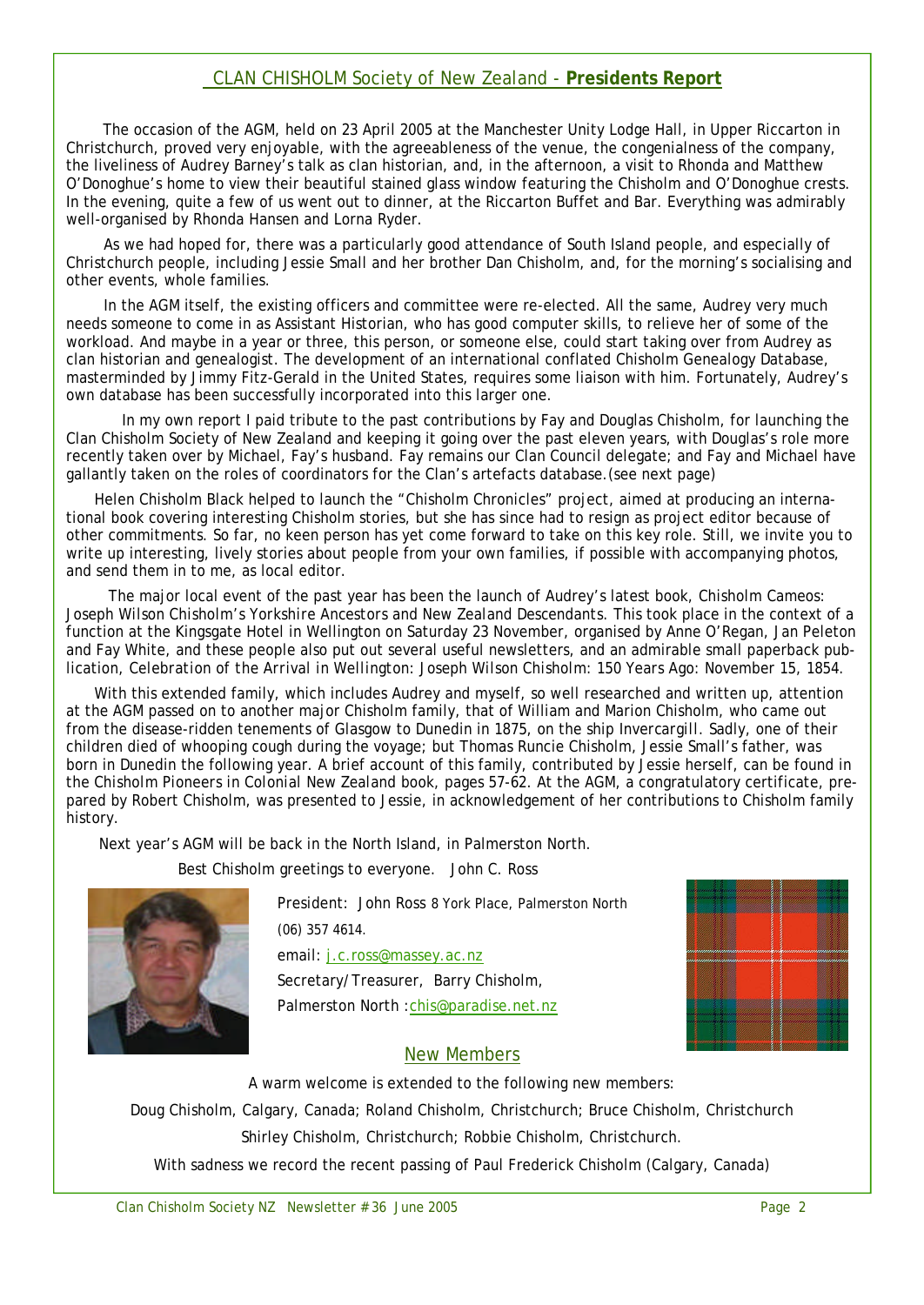## **Fellow Clansfolk, your help is required!**

Fay and Michael Chisholm, the newly appointed Clan Council artefact coordinators, request the help of all Clan Chisholm members to promote and spread the word that Clan Chisholm is setting up a register of artefacts that are held both in public and private collections.

Along with the reprint of the McKenzie book, the compilation of the Chisholm Chronicles and now the Artefact register, we as members can foster and preserve the stories and traditions and now knowledge of artefact items from our past. The following plan of action is the main structure of how we would like to compile this Artefact register. A supplementary form will be emailed or posted for you to fill in if you have an item of interest which could be

registered.

Please contact us for further information at mj.fd.chisholm@xtra.co.nz,

write to us at 7 Stevenson Lane, Gisborne, New Zealand or Phone 06-8677995

Fay and Michael

#### ARTEFACT REGISTER PROJECT PLAN OF ACTION

**To document items of interest to those of Chisholm descent, these items can be in public museums or in private collections.**(**NOTE:-** No family photos, certificates, family histories or personal papers belonging to families. These should be held in branch Archives)

**Items held in private collections:**

A full description of what the item is, address where it is kept and by whom it is owned.

**This information will not be publicly available**. **Website**

**Only the co-ordinators' name, email, and postal address , will be available.**

REASON:- For **security of the owner** of such valuable items the disclosure of the where abouts **WILL NOT BE LISTED ON A WEBSITE.** 

#### Collation of information

To collate information about artefacts the following details will be required for the register:-

- (a) Name of Museum or person (if private collection).who has the artefact.
- (b) What address including phone number and email it is located at.
- (c) Full description of artefact including the history of the item.
- (d) Photo of artefact if possible for register only.

Once submissions are received in writing on the official form, they will be collated into a register by category i.e.:- Swords, Pipes, furniture and so on. Once this list is compiled in the register, it will be held by the Clan Council Secretary. The Co-ordinator will also hold a special file on disc only.

#### **Co-coordinators responsibility**

What information can the co-coordinator release to someone requesting information about an item in a private collection?, simple answer :NONE.

The following steps are to be taken:

The owner of the item shall be contacted by the co-coordinator and be given the details of

the requester The owner will then decide if they wish to make the initial contact with the Requester, through the co coordinator. This way the privacy of all owners of artefacts will be maintained.

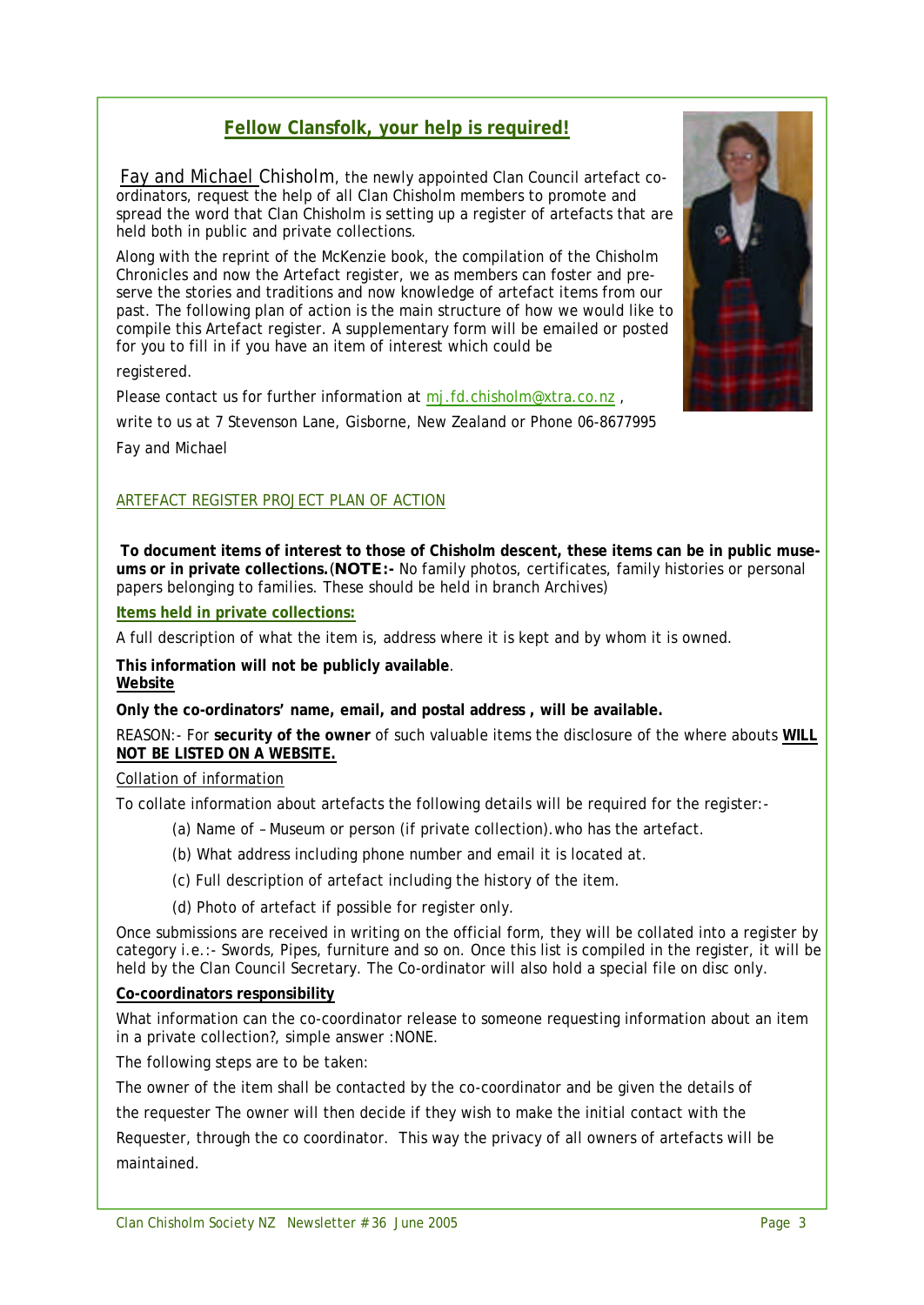#### **Clan Talk, 2005 . Audrey Barney, Clan Chisholm NZ Historian**

(abridged, full text available on request to the editor)

*Part I of the Audrey's address dealt with the settlement of Christchurch. This will be published in the next newsletter. Part II of the address commences:*

This coming Monday(25 April), is a very special day for New Zealanders - **Anzac Day**, and here on the other side of the world from the country where Chisholms were considered over the centuries, "fierce with the fierce", our Chisholm men - and women - have taken up arms, over the last  $150$ years when war came ……..

*Audrey gives an account of some of the military activities of the Clan since the time of Culloden. She goes into some detail about Jessie Small's gr gr gr grandfather with the Cameronian Scottish Rifles during the Napoleonic Wars, and mentions also the gr gr gr grandfather of Michael Chisholm (Gisborne) who was also engaged in the Napoleonic Wars.*

But let's move on to when the Chisholms were in New Zealand.

The Chisholms weren't the earliest of NZ settlers – not even to the Scottish settlement of Dunedin, and it was really into the 1860s by the time there were many of our Chisholm ancestors leaving the Old Country. During these first twenty years after the Treaty of Waitangi, there had been misunderstanding, unrest and disquiet with the Maori population over land sales. The English government brought in regiments of English soldiers, Auckland brought in what was known as The Fencibles to help guard the new town, and most towns built up and strengthened Voluntary corps to protect them. The first Chisholms we know of who were involved as Volunteers were the three Chisholm cousins from Glenurquhart – Duncan, Duncan Edward and William – all carpenters in Milton who had arrived together on the *Storm Cloud* in 1860. Their names are on the Roll of the Otago Militia for 1865.

Soon after, in 1867 and again in 1868, James Chisholm, John and Jean's son and later Moderator of the Presbyterian Church, is named in the NZ Gazette as being a Gunner in the Dunedin Artillery, who had won the Colonial Prize for Firing, as well as getting a Medal for being the Champion Belt. But his elder brother, Alexander, seems to have been even more involved. He was appointed a sergeant in the West Taieri Rifle Volunteers in 1867 and by 1871 he was promoted to being a Lieutenant and instructor for the recruits in Musketry.

My Chisholm family in Wanganui and Wellington were also involved in Volunteer Units later in the 1870s, with Arthur, the eldest son, winning prizes in the Wanganui Rifle Volunteers and in one printed report boasting he had been quite a marksman when young. Walter, the  $2^{nd}$  brother, my grandfather, was a bugler in the Wellington Naval Brigade Volunteers when they rushed north to fight at Parihaka in 1881 and Frederick, son three, too young for Parihaka, nevertheless gave service in the Wellington City Rifles and is recorded as attending eleven parades during that tense period at the beginning of the 1880s.

After this for the next thirty plus years there was no fighting and so peace in our land.

The Boer War seems to have passed the Chisholms by, but with the commencement of hostilities in 1914, with the beginning of World War I, the response of the Chisholms was varied**. Reg and Will Chisholm**, two sons of Hugh Marshall Chisholm who were both farming in the Dannevirke area, dashed into the Dannevirke Recruiting Office on its first day of opening and enrolled in the Wellington Mounted Rifles and were amongst the first New Zealanders out of the country, six weeks later.

Two other early volunteer recruits were Cecil Ashburn Chisholm, Duncan of Nelson's grandson and Noel Chisholm, Joseph's grandson, both who joined the Ambulance Corps in 1914. I haven't yet found Cecil's army history but Noel Chisholm left New Zealand in July 1915 on the hospital ship the *Maheno.* By September 1915, the *Maheno* had done four trips into Anzac Cove, evacuating 1300 men from the Gallipoli peninsula to Mudros, a small island where there was a hospital, just south of the Dardenelles. In November 1915 the *Maheno* left the Gallipoli area with a ship full of wounded and sick men – 600 in all, bound for New Zealand. Noel Chisholm, who had injured a knee, was discharged when they reached New Zealand. Interestingly to date, I have found three other Chisholms who were involved on the *Maheno* during World War I. In 1918, there was the Rev. John Chisholm from Milton, who sailed on two trips, acting as a chaplain, while Dr. Stanley Foster, who had married Flo Chisholm, Joseph's daughter, at the beginning of the war, also did two voyages as a medical officer. Lastly there was Jim Chisholm, who was repatriated as a patient in late 1918. So four very different roles.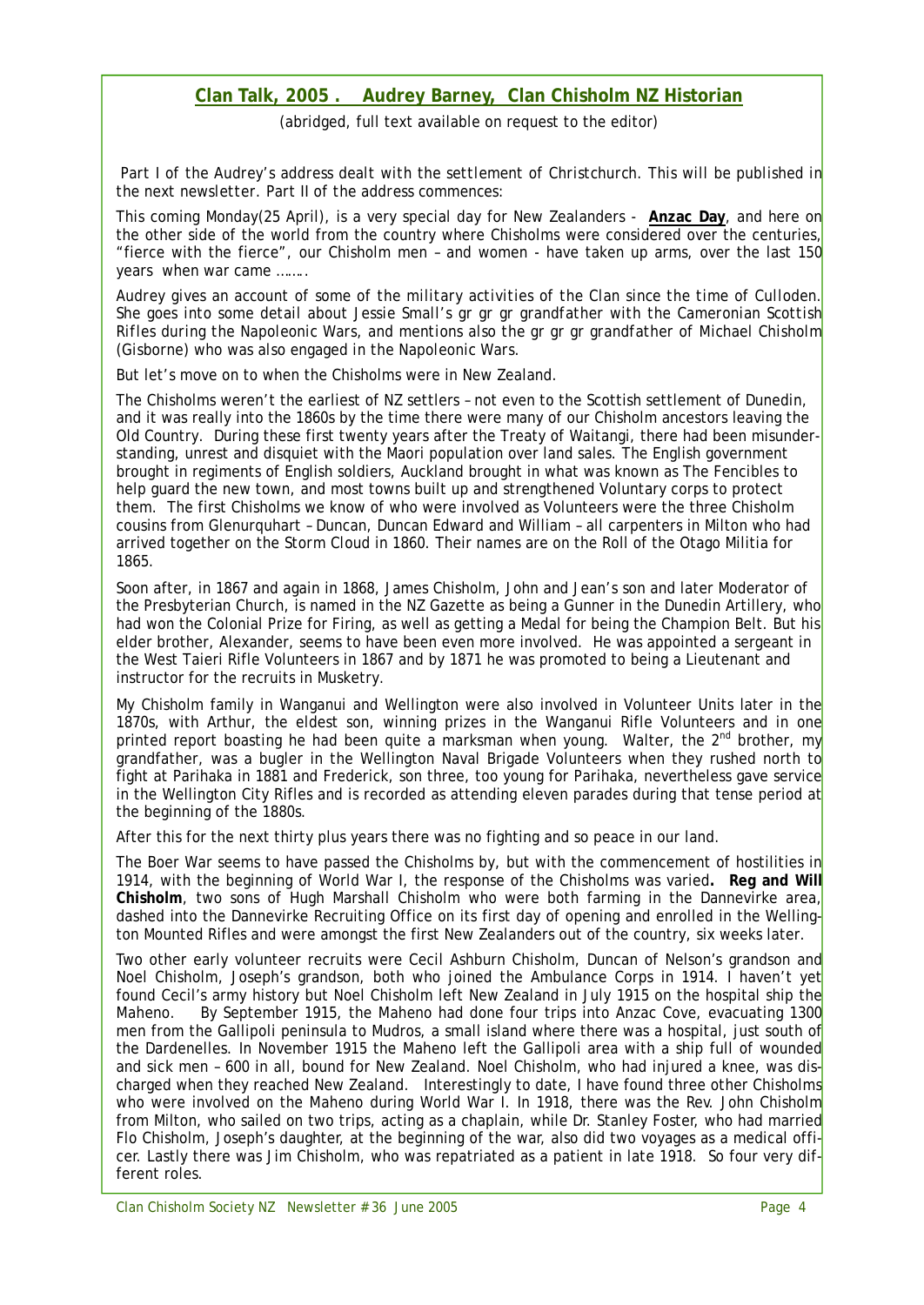In all I have traced 34 Chisholms who served overseas in the Army in World War I. As well there were 38 Chisholm men with children, and 25 single men under 46, a total of 63 Chisholms who were listed as Reserves but were eligible for conscription if needed. Ten of these Reservists eventually enrolled and went overseas.

Many of the men who volunteered thought hard and long about their decision to enlist, and Jim Chisholm, while recuperating at St. Dunstans Institute for the Blind in London, looked back on, and expressed in verse, the consequences of his tussle with his conscience on whether or not he volunteered to go and fight :-

## **THE TUI'S SERMON**

1. Upon a pleasant Sunday morn Within the virgin bush Far from the people's looks of scorn And far from any "push" I sat me down beside a tree To hear the Tui's voice, I felt that I, now like him, free, Must shortly make my choice.

2. Shall I that now am like him, free, And so have always been, Shall I let others fight for me? And for my King and Queen? And shall my mother in disgrace, Hang down her silvery head And shall a father hide his face Whose son was under bred?



3. I hear again the tui's voice, His song is not in vain, I know that I have made my choice, I feel a man again. I fight because I feel I must For Right I've ever stood I fight because the Cause is just Because the Cause is good.

4. No more upon this Sunday morn I'll see the virgin bush No more may people look with scorn For I've been in "the Push" I care not for the wounds I got Nor how I lost my sight Yet now resigned to my new lot My heart can still be light.

5. I thank thee pretty parson bird Thy sermon made me man, Though I was only with the  $"3<sup>rd"</sup>$ At least I "also ran".

So, after making his decision in November 1915, Jim Chisholm, at 38, joined up, handed over his precious horde of kauri gum to the government, left his potato crops and his hens in care of a friend and went to war.

As to be expected, there were casualties. The first Chisholm to be killed was that good keen man Reg Chisholm, who volunteered the first day the Recruiting Office was open, and who died on Gallipoli in Shrapnel Gully, on a ferocious night of fighting when 26 Anzacs were killed. His name is on the Lone Pine Memorial on the hill above the gully. His brother, Will, who departed for overseas on the same day, never saw active service, being invalided back to New Zealand with severe conjunctivitis after a few weeks in the Egyptian sun.

The war at Gallipoli could be said to be the beginning of the end for the  $2^{nd}$  death of a New Zealand Chisholm. John Samson Chisholm, from the Chisholm family at Kaurihorere, near Whangarei, was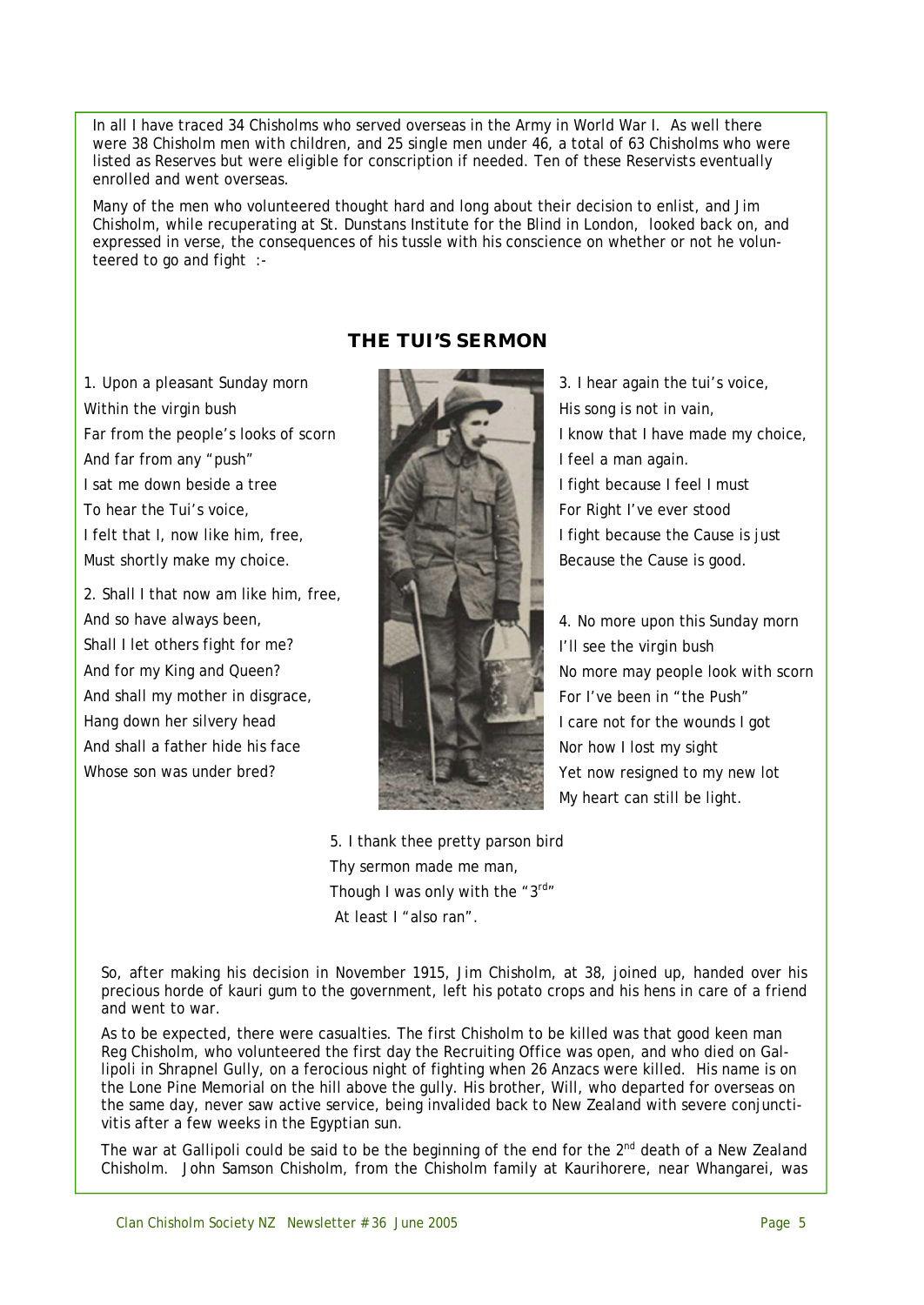working in a timber mill in West Australia when war broke out. The trigger for him to enlist seems to have been the Gallipoli campaign, for within a week of its starting, he enlisted in the Australian Army and found himself on the Gallipoli Peninsula less than 6 weeks later. He only lasted 3 weeks before being wounded and evacuated to Mudros, before being sent to England "*sick, in shock and with dysentery*" for hospital treatment. Two months later he was returned to his unit in Gallipoli, where fortunately he only had two weeks before being brought out to Egypt. There was little R and R here, before the Anzacs in Egypt were packed up and sent by ship to Marseilles and then by train to North France. The battles on the Somme had just begun and this campaign was to kill 10,000 Australians and 1600 New Zealanders. John Chisholm was one of them, killed after about 4 weeks in France on the 31 August 1916. His body was never found.

It is likely that it was just to the north of the Somme, a year later, at the time of the Battles of Passchendaele that Rifleman James Chisholm, a grandson of John and Jean Chisholm, a single man in his 40s, was taken prisoner. James was one of those single men under 46, conscripted in the First Reserve in 1916, who went on to join up and serve overseas. He sailed for France, in June 1917, and with the Battle of Passchendaele taking place, his company would have been straight into the front line. At what stage he was taken a prisoner of war on the Belgium/German border I do not know, but as a prisoner of war, he evidently became ill, was hospitalised and died in July 1918. During the whole of the war, Germany controlled this area, and evidently allied servicemen who died in the local Leuze hospital were buried in a corner of the nearby community cemetery. So it was here that James Chisholm's was burial site is found.

But there were many other casualties -- the wounded and the gassed like my Uncle Eric Chisholm, but here I will mention just two, whose lives were very much altered by the wounds they sustained.

Firstly, Jim Chisholm who, from his poem I read, pondered hard before making the decision to go to war. Like John Chisholm who was killed on the Somme, Jim Chisholm also was in Egypt before sailing for Marseilles and going north by train in July 1916. Two months later, on the first day of a push north, Jim was badly wounded on the face and hands, resulting in his permanent blindness. After weeks in a field hospital in France, he was moved to a military hospital in London, to deal with his wounds, before being sent on to St. Dunstans for rehabilitation for his blindness. This convalescence took 18 months before he boarded the hospital ship, *Marama* and traveled to Auckland with 500 other wounded and under the pastoral care of the Rev. John Chisholm.

Secondly, Bill Chisholm, a son of William and Isabel Chisholm of Pleasant Point, also suffered severe shrapnel wounds on the face and eyes, probably at Passchendaele, in 1917 and this resulted in the loss of his left eye. However, he was sent home almost immediately and arrived back in NZ in Sept 1917, nine months after first leaving, as being "no longer fit for overseas service".

Before leaving World War I would just like to say that the Chisholms who served in World War I were mainly ordinary foot soldiers – the non commissioned ones.

The exceptions were:-

Captain **James Hastings Chisholm** from Hunterville, who was a member of the Auckland Mounted Rifles, whose service, too was short, as he was wounded and returned home within five months of leaving New Zealand, in early 1916. Lieutenant **Dudley Sedman Chisholm**, of the Nelson Chisholms, also was wounded, was mentioned twice in dispatches and promoted to be a staff captain, before being returned to New Zealand and discharged. And Lieutenant **John Sinclair Chisholm MC** (Jack), from the Pleasant Point Chisholms, had had 16 years experience with the Canterbury Volunteers and was a commissioned officer there before signing up with the NZEF at the end of 1916. As far as I have discovered to date he is the only Chisholm who received a medal, being awarded the Military Cross at the end of hostilities for his work in France. These commissioned men were in their thirties and mainly older than the volunteers that went before them. James and Dudley married just before leaving for overseas, while Jack Sinclair Chisholm (Jean Pitt's grandfather) had seven children at the time he enlisted in World War I. All three men had given extensive service in different reserve corps before enlisting, which may be the main reason they served as commissioned officers.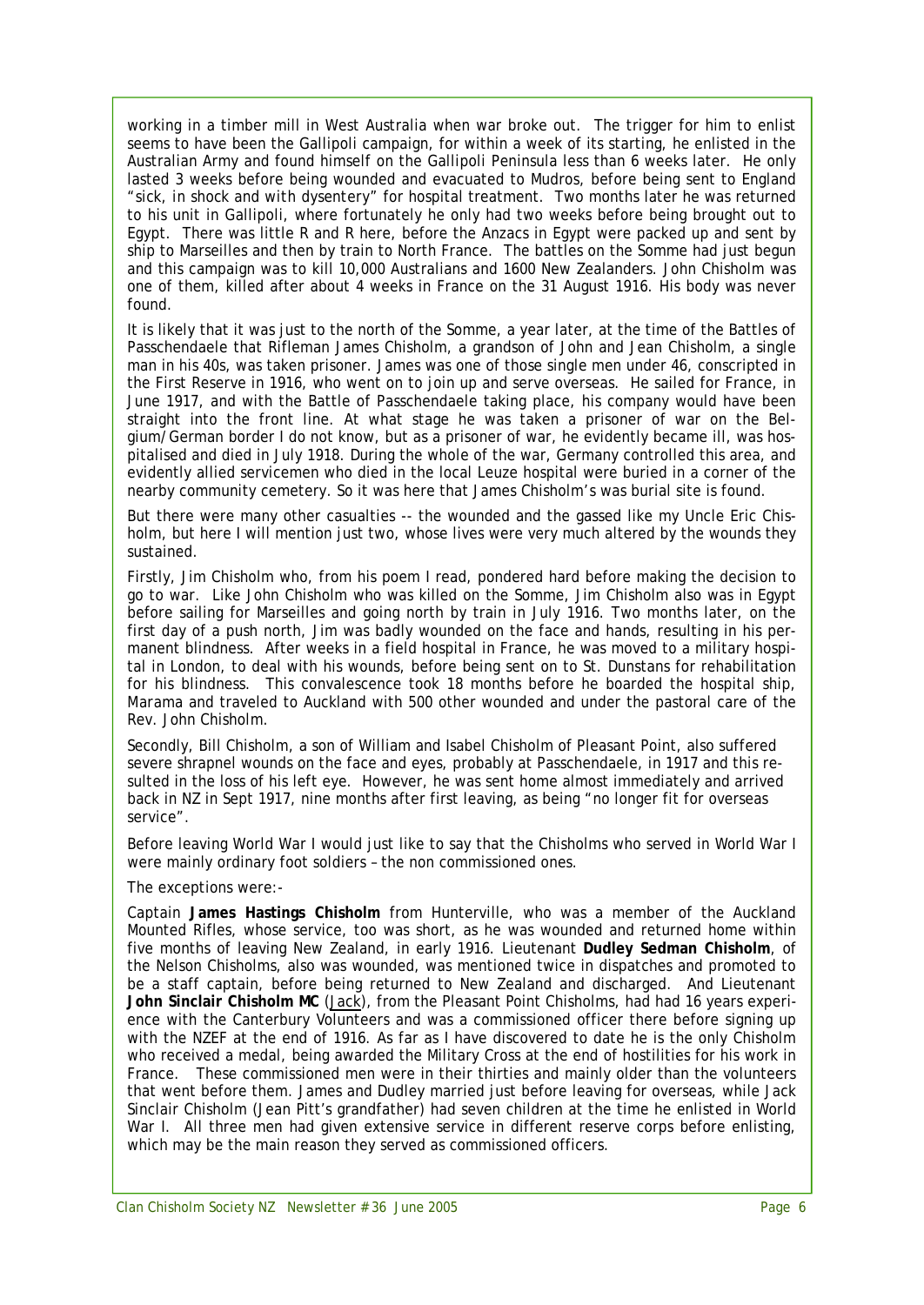It was just another twenty years on, and Chisholms were joining up again. World War II had begun. Once more the army has provided public lists for those who wish to check enlistment details. Over the six years, 30 Chisholms enrolled in the army, with only four men volunteering in the first six months. Perhaps there were many like Jim Chisholm, who had debated on joining up in World War I, who felt the futility of another war. In his poem, **April 1941: Another field**, written just before the New Zealand Army went into Crete, he said it all in verse:-

1. In Flanders fields the poppies blew, Long years ago, for me and you We saw them blowing there And now once more the poppies stain The resting place of further slain How can this thing be fair?

**2. We** fought to make small nations free We fought to save democracy We won the victor's crown We did not sing the victor's song The League of Nations turned to wrong And sadly let us down

.

3. In London town and Liverpool The graveyards all are far too full, Of women great with child. Not soldier boys, not sailor men, But folks of three score years and ten And babies undefiled.

4. Blame not the Gaul, blame not the Goth, But blame the love of ease and sloth That left us unprepared. Had we but kept our quiver full, A ready bow, and heads quite cool, The Hun had never dared.

5. In Flanders fields the poppies blow Above the lads who faced the foe. **They** bear an honoured name. In London town and Liverpool Civilian graves are far too full They testify our shame.

Perhaps, though, the choices were wider with a new service, the Air Force, our own Navy, and women joining the ranks to go overseas, mainly as nurses or office workers.

Mavis Chisholm from the Wairarapa was amongst the first nurses to enlist, being one of 18 Army Nursing Sisters who sailed with the First Echelon for the Middle East in January 1940. At 38 years of age, she left a senior position at Wellington Hospital to become in the Middle East the Matron of the 3 NZ General Hospital, where one of Allan Chisholm of Featherston's grandsons (Allan Bruce) spent time as a patient after being wounded near Tobruk. Later in the war, Mavis took control of the nursing services for the whole of the Middle East. In recognition of her services she was awarded the RRC – the Royal Red Cross. Catherine Roma Sybil Chisholm, Albert of Waipukurau's daughter, is the only other known Chisholm to join the ranks of nurses overseas.

Unfortunately it has been impossible to check, in total, which Chisholms joined the Navy and the Air Force, as, unlike the army, no service lists are readily available, but I have managed to find some information. I do know about John Thompson Chisholm (Jack), brother to Bruce above, and also a grandson of Allan and Christina Chisholm of Featherston, who joined the Navy on a 12 year Commission in 1934 and was on the *HMS Achilles* when it took part in the Battle of the River Plate in December 1939, so was possibly the first Chisholm to come under fire during World War II.(see page 10)

The only other known Chisholms in the Navy were the brothers, Ken and Don Chisholm, great grandsons of Joseph. I am told they were so keen to get away, though not of age, that night after night, they left a note on their parents' bed, pleading with them to sign the forms to let them enlist. Finally round the end of 1943 their parents agreed and the boys joined the Navy on the same day - But their paths never crossed -- Don found himself as an Able Seaman on the *HMS Ceylon* operating out of Sri Lanka, while young Ken was sent to England for further training and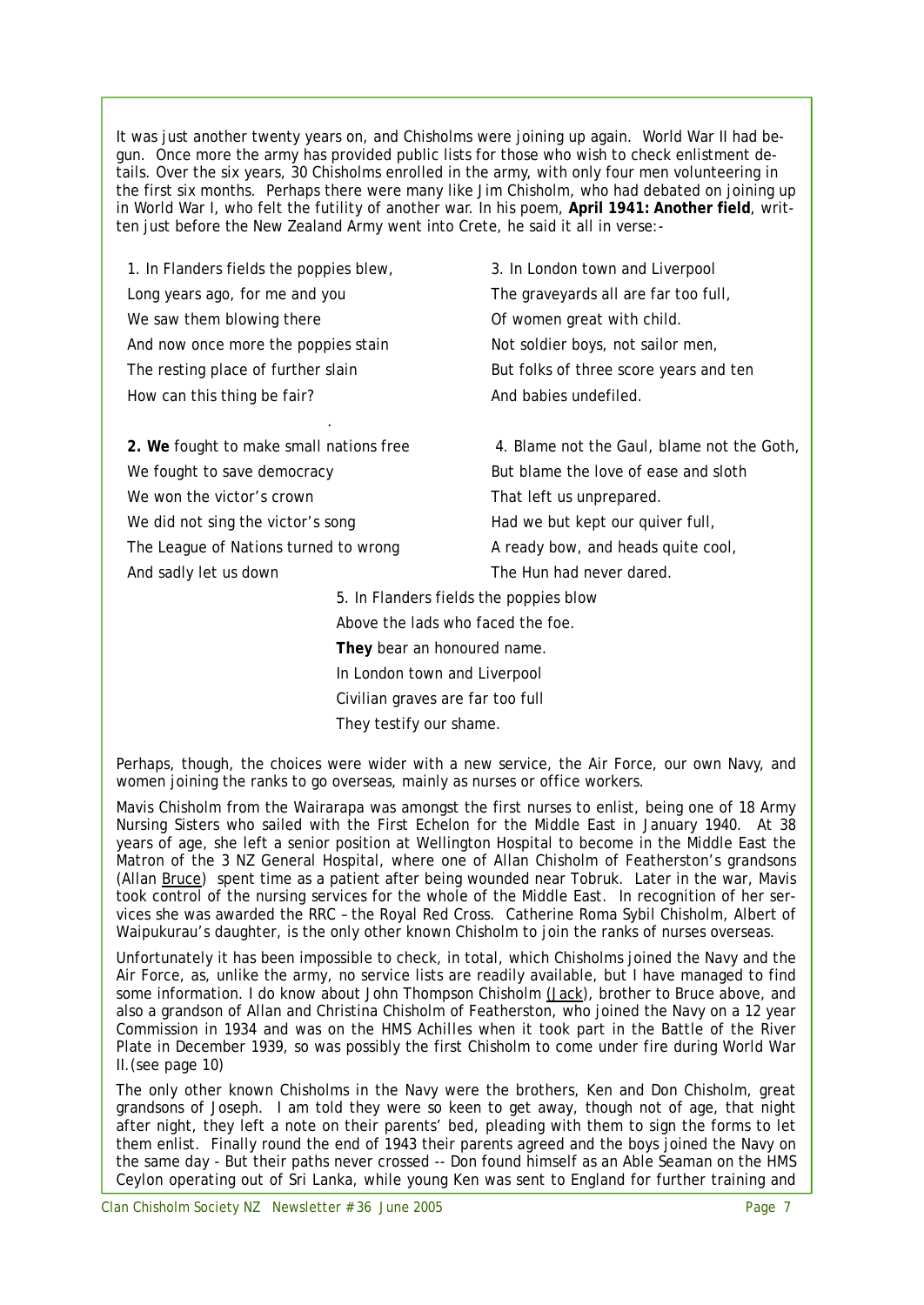was on his way to Japan when peace was reached.

There are two books available, as far as I know, with specialized lists of Kiwi airmen in World War 2. One deals with the casualties, those who didn't come back, and at the other end of the spectrum the second deals with those who got honours and medals.

The casualties as recorded day by day in a 2vol. book, called "*For Your Tomorrow*". Unfortunately they contain two Chisholm names, both pilots, and I think the only "Flying Chisholms" who lost their lives in World War II. Bob Chisholm was shot down in 1941, and Allan Chisholm met his death in 1944.

Bob Chisholm, our President, John's uncle, had been involved in flying with Aero Clubs pre war and had got his wings in 1938. This automatically put him on the government's Civil Reserve of pilots, which, unbeknown to him, meant a quick call up as a Volunteer for the Royal Air Force in England. He left New Zealand in March 1940 and after English training on bombers was on to Operational Flights over France and Germany by June that year. After further training on Wellington bombers and promotion to Flying Officer, he met his death over Holland. On the outward leg of his 19<sup>th</sup> mission, a bombing raid on Osnabruck,he was shot down by an enemy night fighter, over Zeeland in the southern Netherlands . He had 489 flying hours experience. Details on Allan Chisholm of Featherston follow on page 11.

Two other Chisholms are mentioned in the book "*For Your Tomorrow*", Dick and Adam Chisholm. Strangely, they were both in the same Stirling bomber when it crashed. Dick, one of Archie Chisholm's grandsons, was the Wireless Operator while Adam, a great grandson of John and Jean Chisholm, was the rear gunner. They were in a Commonwealth Squadron, working on supply drops over France in 1944, probably for the Resistance, and on this night were attacked by a German fighter before they reached the drop, and the starboard wing caught fire. The New Zealand pilot and two of the crew were killed, but the two Chisholms and the Canadian navigator, parachuted successfully out, only to be caught by the Germans and ended up in a Prisoner of war camp. Family stories relate how the two men couldn't convince the Germans that they weren't brothers.

As I said earlier on, World War II was different, in that there were many more opportunities for men to play a role other than joining the Army, as had mainly been the case in World War I. As well, World War II was much more widespread geographically than World War I. It truly was a world war, and the diverse roles some of the Chisholms played in the non-European theatres of war show these two points.

An Alan Chisholm again, and again John Ross's uncle, was early away from New Zealand in late 1940 in an attachment seconded to the Royal Air Force, called Radar Mechanics. He spent much of his war years in Iraq and Egypt and later in Italy, operating mobile radar stations.

James Samuel Chisholm, Robert and Isabella's grandson, left New Zealand prewar for the Colonial Service in North Borneo. He was back in England when war broke out, and was quickly sent back to his post. He was of course, taken prisoner of war by the advancing Japanese and spent four years in appalling conditions in Japanese camps. Postwar he went back to North Borneo before retiring firstly to England and then back to Ngongataha, where he died in 1980.

Archie Chisholm's eldest grandson, Donald Kennedy DSO, was also with the Colonial Service prewar having had years teaching and later as the District officer in the Ellice Islands before being appointed as the District Officer for the Northern and Western Solomons, early in 1941, just before the Japanese entered the war. But he was able to spend this short time before the Japanese took over the Solomons, getting to know the people and the area. This was to be invaluable. His skills with building and maintaining radios – a new invention in the 1930s- was already legendary. He eventually set up his Coast watching base well behind the Japanese lines in the New Georgia area at Segi, where he successfully waged his own private war against marauding Japs, while at the same time keeping the Allies informed of Japanese shipping movements, repairing Coast Watchers' radios slipped in to his base in the dead of night by canoe, and as well sending out rescued allied airman. Kennedy's exploits in this area have been written up in at least three books on Coast Watchers in the Solomons, and his daring work earned him a DSO from the British government as well as an American decoration. His career continued in the Islands post war but eventually he, too, retired to New Zealand to live, dying in 1976 in Dargaville.

Brian Chisholm, one of Joseph's grandsons and one of our members, was also a coast watcher. Brian enlisted when he turned 21 in 1943, with his service in Signals, and part of his overseas service was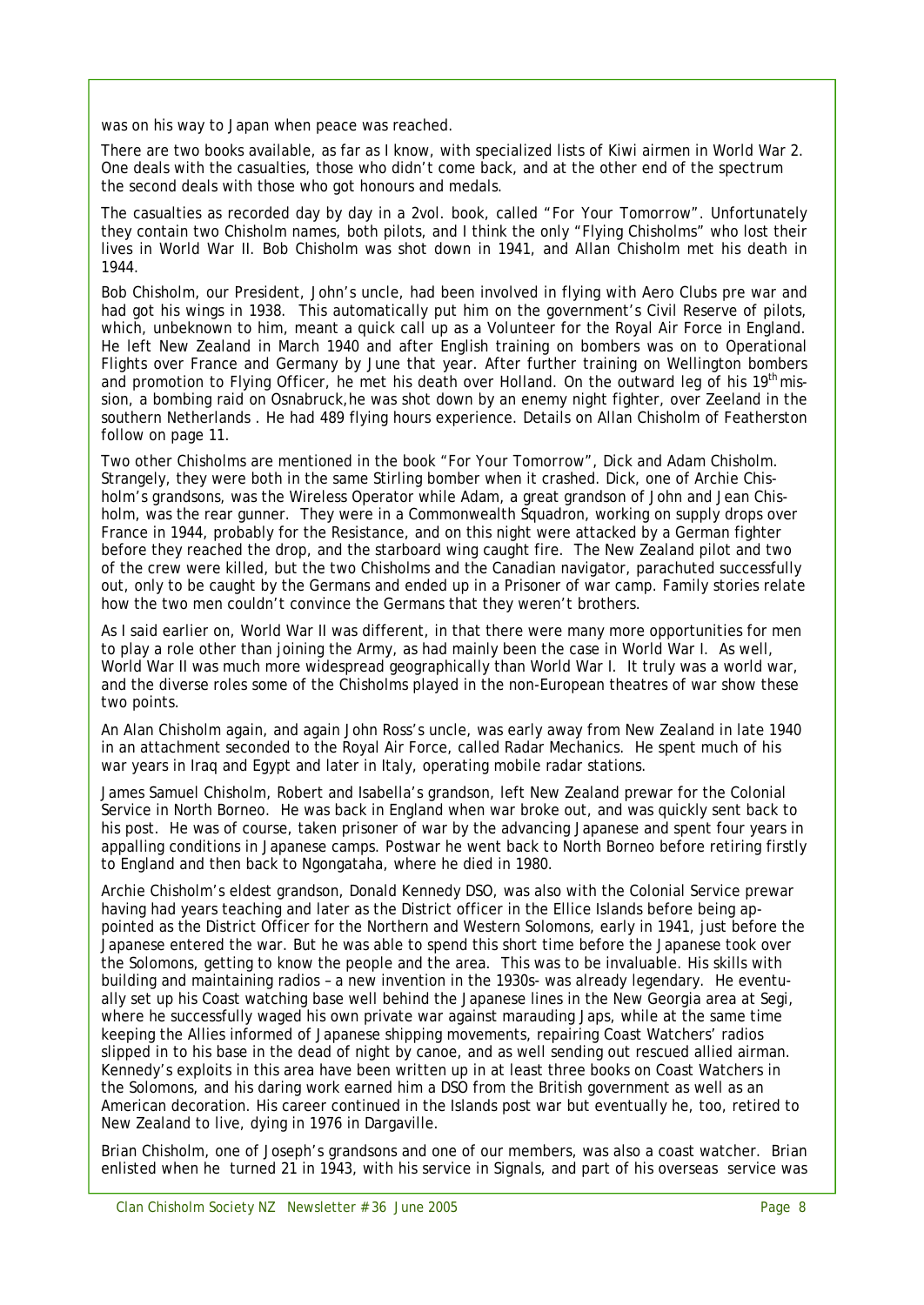in Tonga, sitting on top of a hill on a small island called E'ua watching for the Japs, who thankfully by this time, didn't come.

Horace Lee Chisholm, another grandson of Joseph's and a newspaperman, undertook other non-army service in our part of the world. Although, like Bob Chisholm, he had learnt to fly in prewar New Zealand, probably because of his journalism experience, he became part of an Australian Intelligence Unit, before taking over the job of a Newspaper editor in Papua New Guinea, turning out a daily paper called *Guinea Gold*, which was distributed to all the American and Australian troops in the South West Pacific.

Yet another of Joseph Chisholm's grandsons, Vivian Hemery, was also caught up in the Pacific War in intelligence. What he brought to this service was a good working and oral knowledge of Japanese, which he had acquired through his work in the wool industry, pre war in Australia. Vivian was seconded to the US Army and was actually in the Philippines translating for General McArthur during the peace negotiations.

The second book on the RNZAF lists honours and awards received, and once again a Chisholm is mentioned giving service in World War II in the Pacific. Group Captain Frederick Russell Chisholm received the OBE for his services to the health of airmen. He served from 1939 till 1946 and the citation talks of his untiring energy in visiting forward areas, examining closely aspects of the working and living conditions of airmen, introducing changes of major benefit to the health, comfort and welfare of all ranks. It was felt it was largely due to Dr. Chisholm's medical knowledge and ability that the RNZAF suffered such a low sickness rate throughout the Pacific campaign.

World War II was called "The war to end all wars," but 60 years on, we're still not free of war and trying to help with the problems that arise for the folk caught up in them. Local wars have replaced world wars and New Zealand is usually involved. The last war, where I have heard of a Chisholm serving, was in Vietnam, where Dave Chisholm (Haggis) of Waimauku (gr grandson of Allan & Christina Chisholm of Featherston) served with the Engineers, and in fact is an official guest at this year's 90<sup>th</sup> Anzac commemoration service at Gallipoli. (see page 14)

But along with these local wars there is much more effort nowadays in securing peace, and giving aid to those affected by war. New Zealand has played its part with our defence forces helping in rebuilding such infrastructure as communications, roads and schools in places like Afghanistan and Iraq. Another Chisholm is mentioned in the book on Air Force Honours, - Gregory John Chisholm, a great great grandson of Archie's, who was given a commendation in 1994 for the work he and his team did for the United Nations Special Commission on communication monitoring systems throughout Iraq. A long technical citation, ends with saying, "[His team] is truly one of the best in the world and have proven themselves by deed, action and results".

Invariably humanitarian aid agencies work alongside peace corps, and it has been good to hear that an NZ born Chisholm, Megan Chisholm of Canberra, niece of Dave mentioned above and granddaughter of Bruce (see page 12), has in the last few years, been involved in emergency relief in wartorn countries for a big organization, Care Australia. She has served in the Solomons and Baghdad before moving on at the end of 2004 to organize the Care Australia effort for Tsunami Relief in Indonesia. Hopefully the balance is changing from Chisholms serving in wars to Chisholms serving in peace.

#### **Welcome to the world**

Isla Joyce Ross, born 11 April 2005, in Dunedin, a second granddaughter for Society president John Ross.

#### **Notice**

**2006 Inverness International Gathering** to be held the week of July 22 -29, 2006 in conjunction with The City of Inverness Highland Games. All members should give early consideration to attending this most worth while event.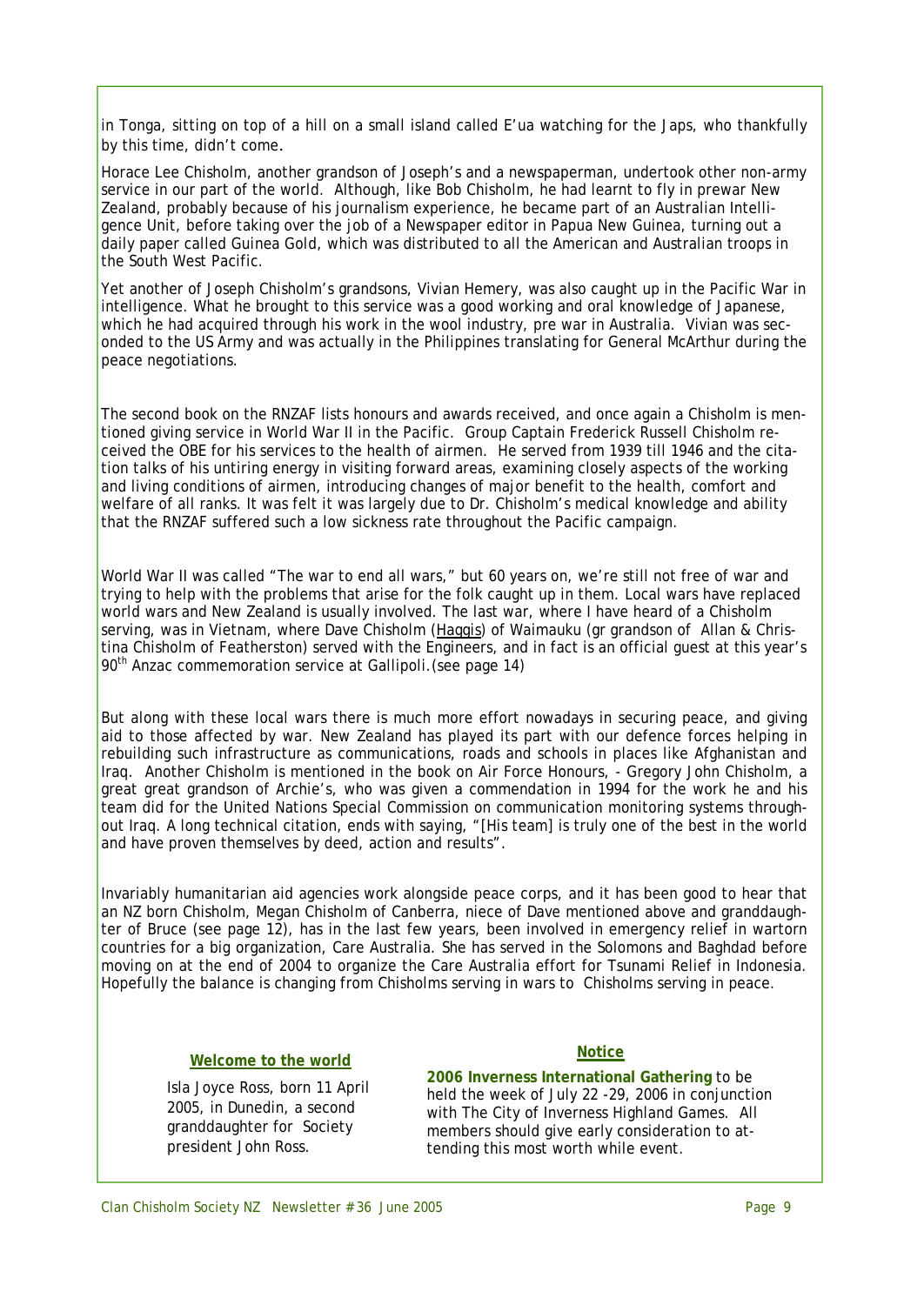# Sailor, Soldier, Airman Sailor, Soldier, Airman

Allan & Christina Chisholm (page 166 of Audrey's *Pioneer Chisholm's* Book) lived their days out in the southern Wairarapa. Three of their grandsons represented different branches of the armed forces during WWII. These were three young men from rural NZ whose lives were turned asunder, men whose stories were similar to countless families throughout the country. Ordinary men in extraordinary times, this is a brief tribute to the three Wairarapa Chisholm Boys. Bruce and Jack grew up with their widowed mother in Greytown, their cousin Allan on the family farm in Featherston.





## **John Thompson (Jack) Chisholm (PO ) 1280**

In late1934 the family left Greytown and came up to Auckland. Jack had had plenty of experience of farming as a lad, and decided this was not for him. He decided to see the world,



so joined the NZ Division of the Royal Navy at age 16, Boy second class.

After a year at *Philomel* he was promoted to Boy first class on the *Dunedin*, where he rose to Ordinary Seaman and was transferred to the *Leander* in 1937 and here he finally achieved the status of Able Seaman at age 19.With war clouds darkening over Europe, on 29 August 1939 *HMS Achilles* was ordered to take position in the West Indies. On the same day Able Seaman Jack Chisholm was assigned to the *Achilles*, this would be home for the next two years. Hardly out of NZ waters, on Sept 2 *Achilles* received new orders, to cover Allied shipping along the west coast of South America, and in October she joined Commodore Harry Harwood's South American Squadron—*HMS Exeter, Ajax, and Cumberland.* The Battle of the River Plate makes interesting reading, how Harwood plotted the fateful rendezvous, and just why did Commander Langsdorff order *Graf Spee* into Montevideo. With far superior range and firepower, *Graf Spee* knocked *Exete*r, the strongest of the 3 British ships, out of the battle, and would have been more than capable of dealing with *Ajax* and *Achilles.* Intrigue and mystery followed, and *Graf Spee*  never came out of Montevideo to face Jack Chisholm and the *Achilles*, Langsdorff instead scuttled the pocket battleship and committed suicide.

Of all the ships involved in the Battle, *Achilles* was the least damaged, with the lowest casualty list, 4 killed. She returned to NZ waters for trade protection patrols. Jack left the ship in August 1941, and served on naval

ships and units in the African and European operational theatres, while the *Achilles* joined the SW Pacific Anzac Squadron in the war against Japan. Here she was bombed and badly damaged, but survived and was re-fitted and re-joined the Pacific War.

Jack Chisholm made the rank of Petty Officer after the war ended, and left the Navy after 12 years duty in 1946. His Medal list shows that indeed he did get to see the world, if under somewhat harrowing circumstances. He became a 5 star sailor (39-45 Star, Atlantic Star, Pacific Star, Africa Star, Italy Star with the France-Germany Clasp, and the Clasp to the Africa Star). Jack died in 1999, and is survived by his sister Cath, living now at



Powley in Blockhouse Bay, and by his nieces and nephews. For those intense moments of action on December 13 1939, very early in the war, *Achilles* became etched in the NZ historical psyche as our most revered naval ship.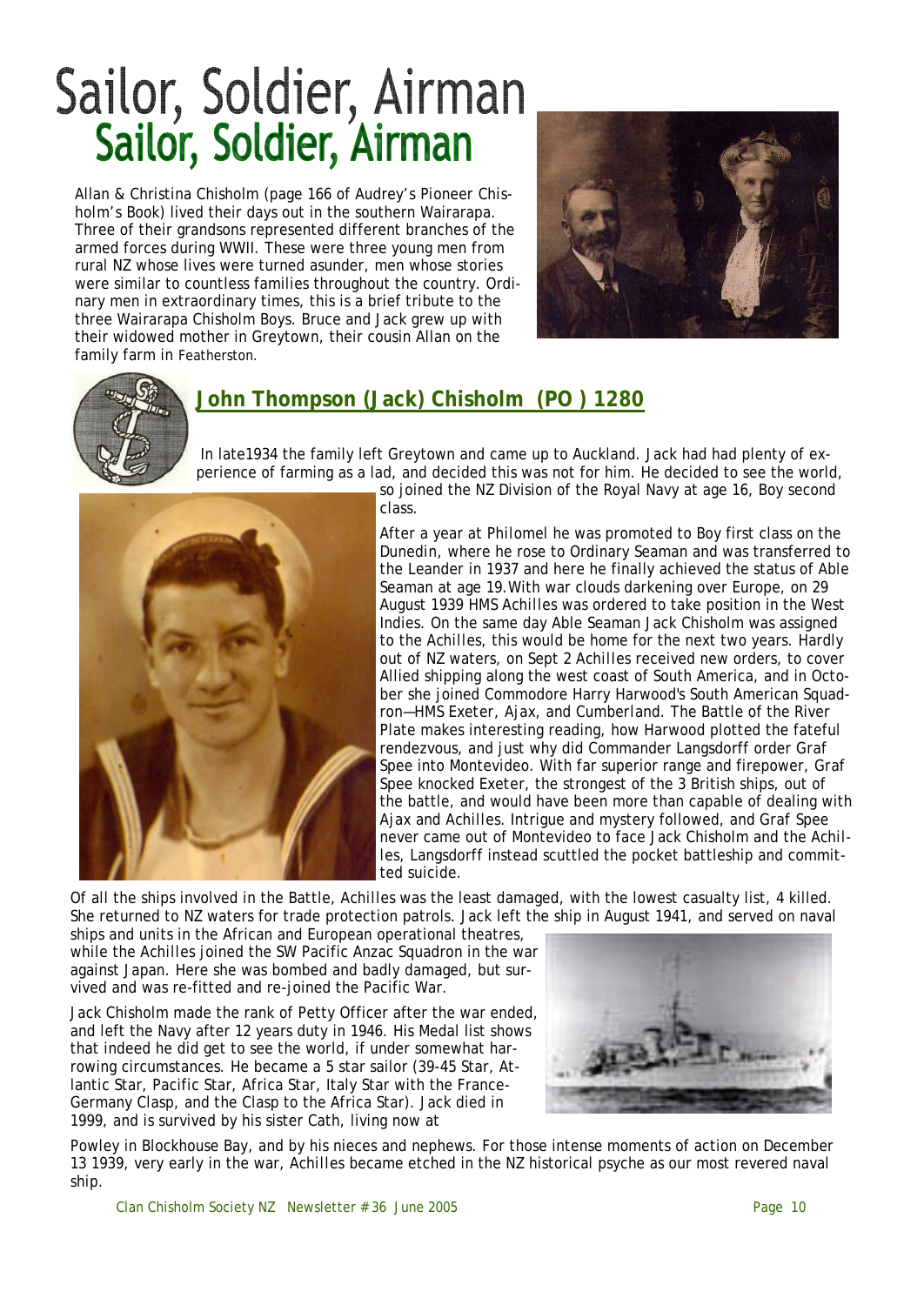

### Allan Robert John Chisholm (Flt. Sgt) NZ421018

Allan was educated at Featherston District High School, where he was keen sportsman, actively interested in football, cricket, boxing and running. After leaving school he worked on the family farm at Kaiwaiwai, and on 27 November 1940, 5 months after turning 21, he volunteered for pilot training. It was not until 8 February 1942 before he was enlisted.



He went through the range of NZAF establishments: Levin, Rotorua, Harewood, finally to Woodbourne, where on 6<sup>th</sup> Feb 1943 he was awarded the flying badge. His service records show high levels of achievements in all the courses

of instruction, and promotions came fast. He was made Sergeant in February, then on 9th March 1943 he embarked for the UK.

After a short refresher course at Swindon in Wiltshire, he was posted to the 17th Advanced Flying

Unit at Wrexham in Wales and further promoted to Flight Sergeant, and on 10 August 1943 was posted to the 57 Operational Training Unit at Eshott, Northumberland. Here he carried out exercises on Spitfire and Dominic aircraft. On 31 October he was posted to the No 1 Tactical Exercise Unit at Tealing, Dundee. It seems he moved northwards on each of his postings, and was now getting closer to the place where his grandfather had left 73 years earlier.

It was now November 1943 and plans for the invasion of occupied France were well underway.

For the earlier Spitfire squadrons, notably those involved in the 1940 defence of Britain, it had been a matter of learning on the job. Tactics and the development of the machinery evolved from actual battle experience, consequently with high losses. The forthcoming role for the RAF Fighter Command was to be totally different from the previous few years. It was to be no longer a defensive role, close to home base, or a bomber escort role .This would at last be an offensive task, in support of ground forces, away from home. Therefore the preparation of pilot, aircraft, and tac-



tics was to be of prime importance, and the tactical exercise units of the RAF pushed both man and machine to the limit. The Mark 1 version of the Spitfire had been produced in 1938; by 1944 the Mark 9 model was in action. This iconic aircraft had undergone rapid and major redevelopments to keep pace and then ahead of its chief counterpart, the ME 109.

It was the morning of 9<sup>th</sup> May 144, and D Day was less than a month away. Straight after breakfast, Allan took off from Tealing and headed North West towards Montrose. From this location and height he might have been able to look northeast, over the Grampian mountains and into the Highlands beyond the Moray Firth, past Inverness to the Beauly Inlet, then inland towards the tiny village of Breakachy just above Strathglass, birthplace of his grandfather, his namesake. But not today, too much cloud cover, and no time for sightseeing. At about 11am, engaged in air combat exercises above 5000 feet, his Spitfire suddenly spun out of the clouds, out of control, and crashed into the ground at Farnell, 5 miles WSW of Montrose.

Flt Sgt Allan Chisholm was buried with full Service Honours in the Balgay Cemetery, Dundee, a long way from his grieving family in Featherston. He is survived in New Zealand by many nieces and nephews, the families of his younger brother Robert (Bonnie) and of his two sisters Dorothy (Fenwick) and Eileen Rose (Playle).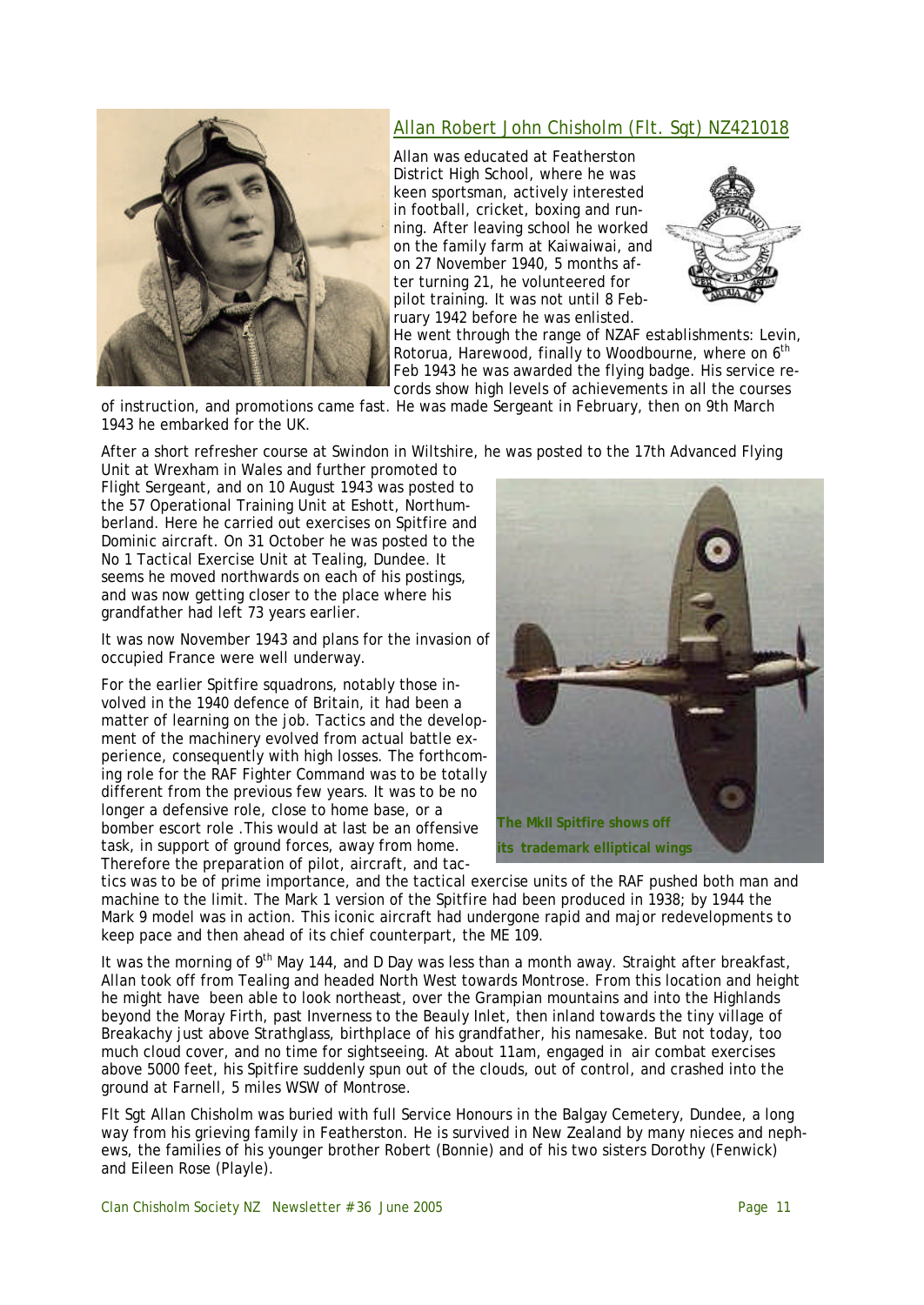## A.B Chisholm (Gunner) 20694 .2nd NZEF. (1916-1965)

Just 5 days before Christmas, 20 December 1939, Bruce Chisholm made the decision that changed his life forever. He walked into the Army recruitment office in Auckland. Within 3 weeks he was training in the Waikato, and would soon be ready to sail for Egypt with the  $2^{nd}$  Echelon of the 2<sup>nd</sup> NZEF. However, not before a quick trip back to Rosebank Road on 18<sup>th</sup> March to marry his sweetheart Pat, the youngest of the Jones girls.

On 1st May 1940 he boarded the *Aquitania*, and so began a 3 year sojourn. The first two and a half years of this time could generally be described as an interlinking series of disasters and retreats. His pre-war skills were in driving, but not until October 1942 could he put the quad truck towing his twenty five pounder into a decent forward gear.

Not long into the voyage, the destination was changed. The  $1<sup>st</sup>$  echelon were safely encamped in Egypt, but with the abrupt end to the phoney war, and the entry of Italy into the conflict, the 2<sup>nd</sup> Echelon would now avoid the threat of Italian bombers operating out of Abbyssinia and head straight to the UK . By the time the Aquitania sailed up the Clyde into Glasgow, it was all over on the continent. France was humiliated, and



5 Field Regiment

the British had made the miraculous evacuation at Dunkirk but were at risk of invasion. The 2<sup>nd</sup> Echelon would now prepare as a mobile reserve to assist in the defence. The Battle of Britain, now legend, was fought and won in the air, and the NZ ground forces, at the ready in Sussex and Kent, were fortunately not required.

They were re-deployed to Egypt, and Bruce Chisholm eventually arrived at Helwan, near Maadi in February 1941.The New Zealand Division would help prevent Egypt and Suez from becoming part of Mussolini's latter day Roman Empire, but before any serious military engagement could take place in this arena, help was now needed on the other side of the Mediterranean. The attempts to defend first Greece, then Crete, between April and May of 1941, from full scale Nazi invasion are well documented. Valiant and heroic, but ultimately retreat, defeat, disaster. Bruce's official records have just two entries relevant to this time: *March 1941 embarked Lustre Force.. June 1941 safe in Egypt,* nothing to describe the horror in between.

This was the first campaign of the NZEF, and in less than 2 months they were back where they started, in Egypt, having lost 1000 men, 2500 wounded, and 4000 taken prisoner. 75% of this casualty list was from Crete. Bruce was in action near Mt Olympus, and his unit managed to get out of Greece before it was overrun.The evacuation scramble on the beaches at night turned out to be a bit of a lottery.Bruce picked a winning ticket, a boat to Egypt. Those dropped off at Crete were not so fortunate.Rather than treating the affair as an unmitigated disaster, some sense of worth could be retrospectively applied .The ill fated campaign of the NZ and other allied forces had unwittingly sowed the seeds for ultimate victory. Hitler had invaded these territories partly to help out his partner in crime, Signor Mussolini, and he did so against the advice of his general Staff (nothing unusual).This sideshow however, delayed the Eastern Offensive (*Barbarossa*) by two months, and the general staff knew it was imperative to defeat Russia, via Blitzkrieg, before her eternal ally, General Winter, could rescue her. As events turned out, the "lost" two months were decisive, Leningrad and Moscow were not breached before Christmas, winter set in, the Soviet Union gained the time to re-group.

The NZ Division meanwhile re-grouped in Africa, merged into the  $8<sup>th</sup>$  Army, and crossed the Libyan Border later in November 1941, making up the central group of Operation *Crusader.* Part of the objective was to relieve the besieged port of Tobruk, the main goal to drive the Italian-German axis forces westwards away from their threatening positions in Cyrenaica. And threatening positions they were! Rommel had his eyes not only on Suez, but well beyond, to Basra in the Gulf. The *Crusader* battles lasted well over a month, and fortunes ebbed and flowed. Battles and tactics changed rapidly; confusion played a prominent part on both sides. Some serious miscalculations occurred, and British Intelligence had it that the enemy were in disarray and in retreat at the end of November. What Rommel was really doing, however, was encircling the NZ Division, with the expressed intention of annihilating it. The Kiwis, led by Bernard Freyberg, helped form a corridor into Tobruk, and were holding areas South East of the city on the Sidi Rezegh escarpment. A retreat and withdrawal was made once Freyberg recognised the trap and realised help was not coming. During these battles Gunner Chisholm was reported missing in action. This was during the attack by 15 Panzer regiment at Belhammed, 6am ,Nov 1, 1941, the darkest hour, ever, for the NZ Artillery .He turned up inside Tobruk as a battle casualty, and on 5 December 1941 he prepared for yet another evacuation. The troop carrier *Chakdina* had just steamed into Tobruk the night before, bringing Bernard Fergusson with the Black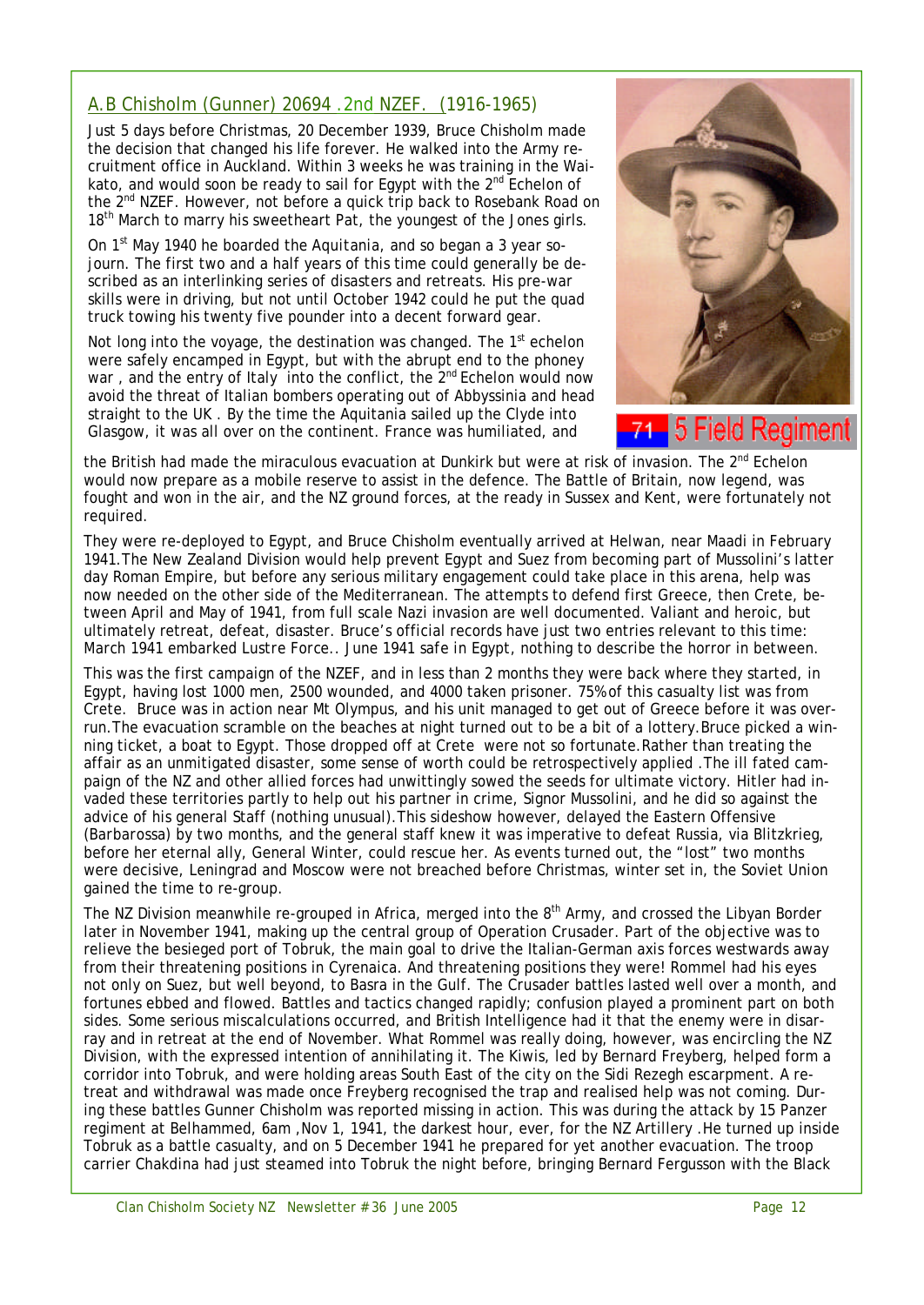Watch Regiment to reinforce the garrison. For the outward trip back to Alexandria, the Chakdina was loaded with the battle casualties, and a large number of Prisoners. Amongst the POW's was General Ravenstein, the first German General to be captured in the war, and he was captured by members the NZ Div. A hasty move was made to designate the troop carrier as a hospital ship, and a large cross of light bulbs was formed on the upper deck. "*lit up like a ~~~~~~Christmas tree*" was Gunner Chisholm's comment. He was also up on the top deck with the walking wounded. It had been a miserable period, retreat and defeat in Greece, Crete, now the Division got badly mauled at Sidi Rezegh and Sidi Azzeiz. But it was to get very much worse, and very soon at that. At 5pm they steamed out of Tobruk, within 4 hours the well illuminated *Chakdina* had been easily spotted, and the unmistakeable sound of enemy aircraft could be heard. It wasn't long after when a massive explosion rocked the ship, and in the space of 3 short minutes the *Chakdina* was making its way to a watery grave at the bottom of a cold and dark Mediterranean Sea, taking most of those on board with her, including nearly 100 Kiwis. Gunner Chisholm had been thrown clear, and he found a mattress to cling to. After a wet and cold and miserable few hours, rescuers from *HMS Farndale* and *Thorgrin* pulled him aboard. The rescuers themselves were still under aerial attack. Conventional Allied intelligence attributes the sinking of the *Chakdina* to the aerial attack; however a search of German sources shows 5 U-boats to have been active around Tobruk, and they attribute the *Chakdina* sinking to a torpedo strike by *U 81*. Bruce was treated at the 3rd Gen Hospital in Alexandria, and rejoined the regiment at Maadi and Helwan, and following this there was a more pleasant occupation of Syria,with some R&R in Palestine.The *Crusader* offensive had cost NZ dearly, it would be the worst of the entire war: 879 dead,1699 wounded,2042 captured, representing a casualty rate of 23%.For a time it seemed a success, but this was not sustained. By May of 1942 all gains had been ceded,the Egyptian frontier had been breeched, and the Alexandra & Cairo were under threat. The NZ Division was re-called back into action in June 1942, and joined the final defensive line at El Alamein. Under the new leadership of Montgomery, the line held firm. At last in late October 1942 the  $8<sup>th</sup>$  Army went on the offensive and broke out of El Alamein. It became a sinificant defining moment in the Second World War; for the first time since hostilities commenced, the German Army was in full retreat. Retreat, but not defeat. It was to be another six months of battles raging westwards across Egypt,Libya and Tunisia before Victory in Africa, May 1943, was achieved. Suez was safe, and the underbelly of Europe was exposed. For Gunner Chisholm and many of the originals it was time for a well deserved furlough back to



Bruce Chisholm and Gun Crew, F Troop,47 Battery, Western Desert

New Zealand. Bruce had served 3 years and 73 days overseas. 68 of these days were in Hospitals, being admitted on 3 separate occasions. He had watched the Battle of Britain and waited for the invasion. He had been thrust into the unfortunate attempt to defend Greece. He survived the hell at Belhamed. His ship had been torpedoed, and he had been one of the few survivors. He had been taken POW, and escaped. He had endured many a desert battle and seen many a comrade fall. Don't even mention the heat, the sand, the flies, the desert sores, the jaundice. On 27<sup>th</sup> November 1943, he was discharged, being no longer medically fit for service. Superficial battle scars showed on his body, the deeper wounds were invisible. Bruce returned to the market gardens of Avondale, and commenced a new life. Talk and thoughts of the war were mostly reserved for his comrades, the rats of the desert war.

Sidi Rezegh, Belhammed, Bardia, Sollum, Halfaya (Hellfire) Pass, Minqar Qaim, Ruweisat, Benghazi,

Tebaga , Takrouna , quaint names in distant lands, these names which once harboured haunting memories for many thousands of New Zealanders, are now but fading from the collective memory. Larger names live a little longer; Tobruk and El Alamein remain to remind us of the 2nd NZ Division, part of the 8th Army in Africa, 1941-1943.

Bruce Chisholm is survived by his wife Pat, now resident in NSW, six sons, 1 daughter, and many grandchildren, & great grandchildren.

Clan Chisholm Society NZ Newsletter # 36 June 2005 **Page 13** Page 13